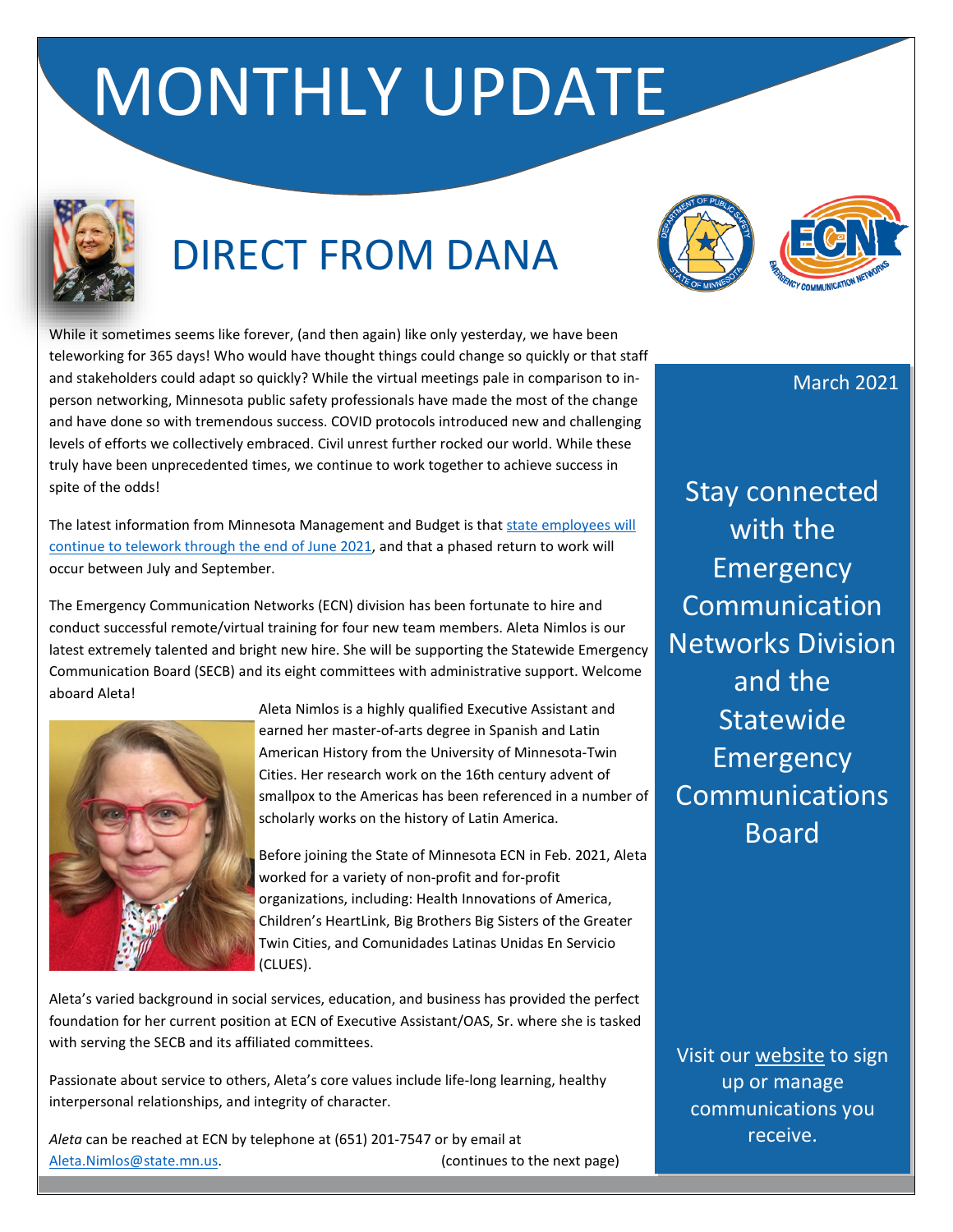### **Cont. from Direct from Dana**

Learning that our annual Public Safety Communications Conference would be canceled for the second year in a row, ECN staff went to work with last year's conference committee to formalize meaningful content. In lieu of the conference, we will be hosting educational/informational webinars intended to provide stakeholders with an opportunity to learn more about the governance, technology, and operational aspects of Minnesota's emergency communication networks four core program systems (911, ARMER, Wireless Broadband, and IPAWS). Presentations are held on the second and fourth Tuesdays of each month from 9 a.m. to 11 a.m. They are recorded and available on the ECN website Training page for later viewing. Click on the hyperlinks here for the [February 23 Overview of Public Safety Communications](https://minnesota.webex.com/recordingservice/sites/minnesota/recording/c4ee29b83e25486fb13d2723cee11358/playback)  [Technology in Minnesota](https://minnesota.webex.com/recordingservice/sites/minnesota/recording/c4ee29b83e25486fb13d2723cee11358/playback) and the [March 9 Introduction](https://minnesota.webex.com/minnesota/ldr.php?RCID=3b1a1dcb26e24016b4d6834e82d0856f)  [to SECB Governance](https://minnesota.webex.com/minnesota/ldr.php?RCID=3b1a1dcb26e24016b4d6834e82d0856f) presentations.

The next webinar on March 23 will feature an Overview of SECB Standards.

### **9-1-1**

Through Minnesota 403, the Department of Public Safety Commissioner is responsible for the maintenance of the 911 network. The 911 network's primary function is to take the location of a 911 caller, identify which PSAP the call should be routed to, and connect the caller to the call taker or dispatcher.

The 911 system turned 53 this year, and is operating with temporary solutions to routing workflows in order to accommodate cellular devices. An upgrade to the 911 network plays a prominent role in the current SECB strategic plan and is currently being implemented by ECN. A high-level overview of this transition is detailed below with a glossary of terms and corresponding acronyms on the back.



The legacy 911 network routing workflow was engineered at a time when the only means of calling someone was on a wired landline. The location of 911 callers was fixed at a home or office and tied to one device. The legacy system currently uses tabular location databases and can successfully route wireline, VOIP and wireless callers.

#### **NG911**

With ongoing advances in technology, it is essential we recognize and address the existing, aging 911 infrastructure and replace it with modern next generation 911 architecture. A new 911 architecture, known as NENA's i3 model, was published 10 years ago. This new architecture relies upon Internet Protocol (IP) technology to transmit the calls but will also allow for the transmissions of texts and ultimately photos and video to be sent to the dispatch center. This network overhaul is comprised of three parts: the ingress network, the next generation core services (NGCS) and the egress network.

Ingress Network: The purpose of the ingress network is to prepare 911 calls for location identification. The components in this network connect originating service providers (wireline, VOIP or wireless), and if needed, convert the call into an IP format. The location of the caller is then ready for transmission to the NGCS.

NGCS: The NGCS play two functions. First, to identify the public safety answering point (PSAP) who is the primary call center for this location (either via geo-verification, or policy based routing). Secondly, to validate that a new wireline or VOIP (voice over internet protocol) service location is a valid 911 address. Gone are the tabular location databases found in the legacy 911 call routing networks (Master Street Address Guide and Automatic Location Identification). This functionality is now replaced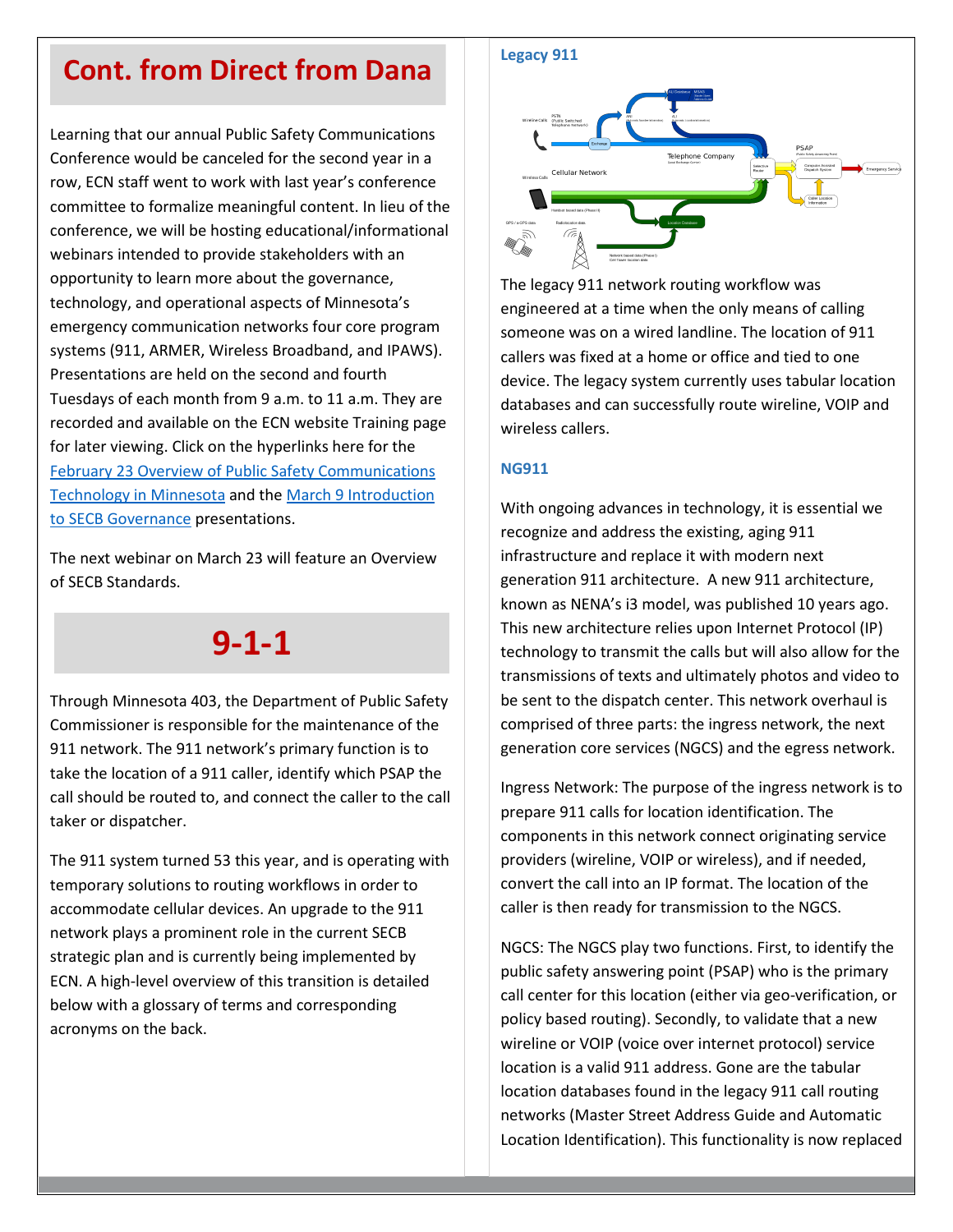by highly-accurate, locally sourced geographic information systems (GIS) data.

Egress: Once the NGCS has provided the recommendation on which PSAP the call is routed to, the egress network takes on the transporting of the caller to that dispatch center. Some call this the "last mile" network or the ESInet.

#### **Project Status**



In 2015, ECN and MESB contracted NG911 services with Lumen (then known as CenturyLink) to address beginning the network transition. This contract enabled the state to initiate a statewide Text-to-911 program and begin transmitting calls in an IP format to the PSAP. In 2020, ECN and MESB contracted the Ingress project to Inteliquent. This project's current state is working with the 100+ originating service providers (wireline, wireless and VOIP) to aggregate its networks at designated points of integration the provider manages. From there, calls will be prepared to be transmitted to the NGCS where PSAP identification will occur. This year, ECN and MESB will solicit bids for the NGCS and the egress network.

The spirit of NG911 i3 architecture is to create a competitive market that encourages multiple solution and service providers who contract for these network components. This is a change in how 911 operates as a business but also presents some new challenges. Traditionally, 911 services have been provided by one vendor. This includes the monitoring of the network for service disruptions. In addition to ingress, NGCS, and

egress, Minnesota plans to implement end-to-end network monitoring to include observing all three components of the NG911 call routing network. This approach will provide stakeholders at the local, regional and state levels a single point of contact to report an issue or to be alerted should an issue occur in the 911 call flow to the PSAP.

#### **GIS**

This following is a preview of information that will be included in the upcoming release of the GIS communication website. Listed below are some of the statewide statistics available on the NG911 GIS Validation Status Dashboard map:

- Pre-Processing: PSAPs are more than 80 percent through this step. The purpose of pre-processing is to verify that required fields have been populated, domains are adhered to, and parsing requirements are met
- Community Name Validation: PSAPs are more than 60 percent through normalizing community names across the datasets: master street address guide, city/township/unorganized, and GIS data
- Emergency Service Number (ESN) Validation: PSAPs are more than 47 percent through normalizing ESNs across the datasets: emergency service numbers, master street address guide, road center lines, and address points
- Street Name Validation: PSAPs are almost 40 percent through normalizing street name across the datasets: master street address guide and road center line

The dashboard will include the ability to highlight a specific PSAP to see the progress on each of the validation steps.

ECN is working to finalize the initial content and develop a scheduled release of this communication website. The page will detail NG9-1-1 program information and GIS data development status, which will be helpful for the public and the stakeholder community.

Thank you to all the county, tribal and city data contributors! Your data is making a difference.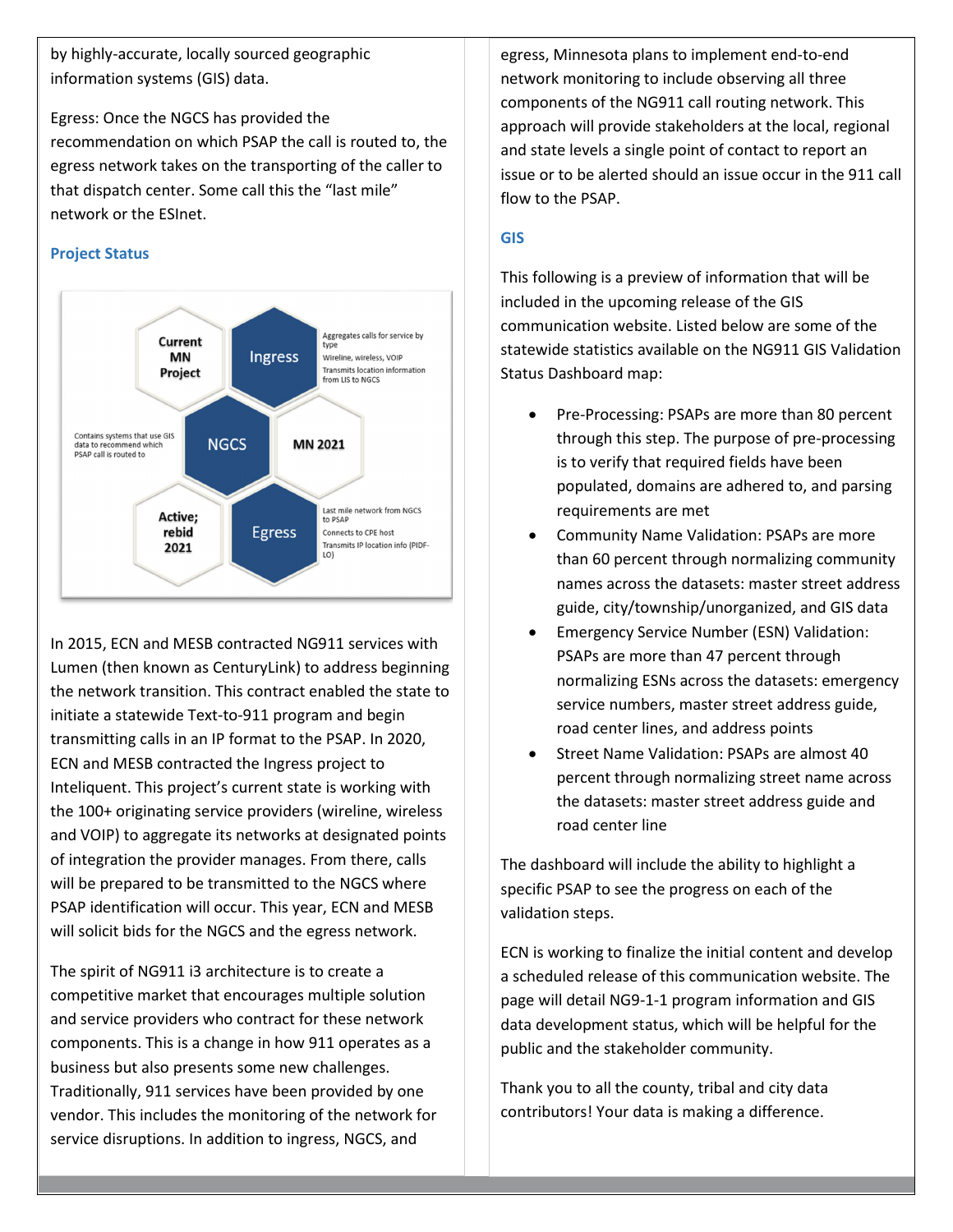You can find more information about the GIS project on ECN's NG9-1-1 [GIS Project website.](https://dps.mn.gov/divisions/ecn/programs/911/Pages/gis-information.aspx)

[Norm Anderson](mailto:Norm.Anderson@state.mn.us) (651-201-2483 or 651-201-7559) is the GIS Project Manager for ECN and MnGeo[. Akiko](mailto:Akiko.Nakamura@state.mn.us)  [Nakamura](mailto:Akiko.Nakamura@state.mn.us) (651-201-7558) from our office is also working on the project, so please feel free to reach out to either one of them with questions related to the GIS project.

### **ARMER**

The Federal Communications Commission (FCC) has announced the establishment of the Ending 911 Fee Diversion Now Strike Force to closely examine 911 Fee Diversion, which has become an increasingly growing topic of discussion since 2008. Nominations to the Strike Force are being accepted by the FCC through March 19. The Strike Force is expected to:

- Determine the effectiveness of any federal laws, including regulations, policies and practices or budgetary or jurisdictional constraints regarding how the federal government can most expeditiously end 911 fee diversion;
- Consider whether criminal penalties would further prevent 911 fee diversion; and
- Determine the impacts of fee diversion

The Strike Force is expected to both publish on the FCC website (and submit to the Committee on Energy and Commerce of the House of Representatives and the Committee on Commerce, Science, and Transportation of the Senate) the following:

- Recommendations regarding how to quickly end 911 fee diversion, including actions that can be taken by federal departments and agencies and appropriate changes to law or regulations; and
- A description of what progress, if any, relevant federal departments and agencies have made in implementing recommendations.

The FCC is being asked to:

• Adopt rules that constitute what is and what is not the kind of diversion that has concerned both Congress and the commission; and

- Establish a declaratory ruling process for providing guidance to states on fee diversion; and
- Establish a process for states to petition for previously unacceptable expenditures to be allowable/acceptable with appropriate justification.

Given ECNs operating budget is exclusively funded through the 911 Special Revenue Fund, this is an area that requires a significant focus between now and Sept. 23 when the 911 Strike Force must provide their findings.

# **Wireless Broadband - FirstNet**

### **Workgroup Update**

The workgroup and Wireless Broadband and Applications Committee (WBB&A Committee) has approved publication of two of the three best practice guides; basic applications, and push-to-talk. The situational awareness guide should be available soon. These guides are available online on the [Wireless Broadband Reports](https://dps.mn.gov/divisions/ecn/programs/wireless-broadband/Pages/wireless-broadband-reports.aspx) webpage. The next topic for the workgroup to discuss is the coverage tool. Members are working on a work plan detailing all the needs of the project. At the January meeting, discussion focused on roll out of the coverage tool, project goals and priorities. Certainly, there is much to learn about coverage; and the workgroup agreed that the primary goal was for local agencies to discover what coverage exists in their jurisdiction. New technology and new infrastructure has all affected coverage, and this tool will help us understand it better.

### **4.9 GHZ FCC Report & Order**

To follow up on previous reports in this newsletter concerning 4.9 GHZ, the new administration has put on hold any action concerning 4.9 GHZ transferring to states. The Acting Chair Rosenworcel had previously filed a decent to the 4.9 GHZ Report & Order.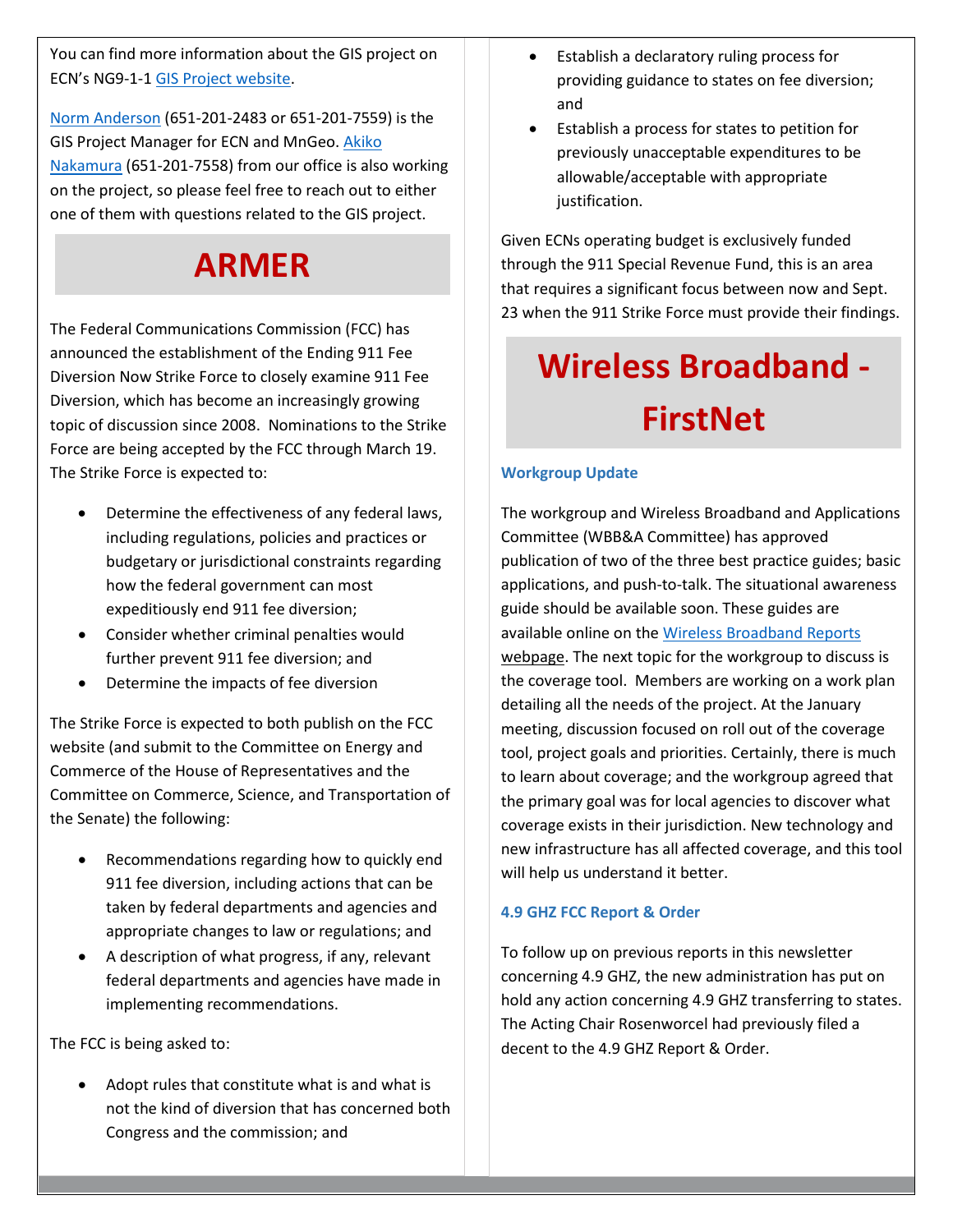### **IPAWS**

FEMA has distributed the fourth quarter 2020 required testing results. Considering the holiday season, COVID-19, and other distractions, results are favorable. Outreach is underway to offer assistance to those counties identified in black or red below, who fell below acceptable compliance.



### **New: IPAWS Lab 24/7 Technical Services Support Desk (TSSD)**

The Integrated Public Alert and Warning Systems (IPAWS) Program Management Office (PMO) has announced the availability of the IPAWS Lab TSSD 24 hours a day, seven days per week, including holidays.

### **How does it work?**

The IPAWS PMO has secured a new toll-free number for the lab (1-84-IPAWSLAB or 1-844-729-7522). You can call this number during both business hours and after-hours. It will always be answered by the IPAWS Lab answering service and routed to the appropriate lab staff.

### **What issues should I call for?**

Alerting authorities may encounter various issues and/or concerns when using IPAWS. The IPAWS Lab 24/7 TSSD will be available to assist you with:

- Technical failures issuing a live alert.
- Troubleshooting errant alerts and explanation of error codes.
- Proficiency demonstrations and practice alerts.
- Alerting best practices.
- Webinars (during business hours) to support training initiatives.
- Exercise participation.
- And other IPAWS-related initiatives.

### **What can I expect when the service receives my call?**

The answering service is a contracted vendor who will receive your call. Please be prepared to provide the answering service with the following information:

- Your first and last name
- Telephone number
- Brief description of issue

The operator will transfer your call to IPAWS Lab 24/7 TSSD personnel for assistance. On-call lab personnel will determine the level of support to meet your needs and act accordingly.

### **Does this service replace my vendor helpdesk?**

No. The IPAWS Lab 24/7 TSSD is in place to assist Alerting Authorities with after-hours IPAWS issues, not vendorspecific software inquiries and/or questions. Please refer to your vendor for product inquiries.

**What is the new toll-free phone number again?**

Toll-Free: 1-84-IPAWSLAB or 1-844-729-7522

# **Interoperability**

### **LTE to LMR**



FirstNet has announced several new features on the network that differentiate it from commercial networks. In the interest of interoperability, Long Term Evolution (LTE) to Land Mobile Radio (LMR) Kits are available to simplify the connection between ARMER and FirstNet. The picture above shows a Vocality Gateway, which is a part of the fully featured bundle. Each bundle is FirstNet ready and certified. Once the connection is established, the talkgroups can be managed through the